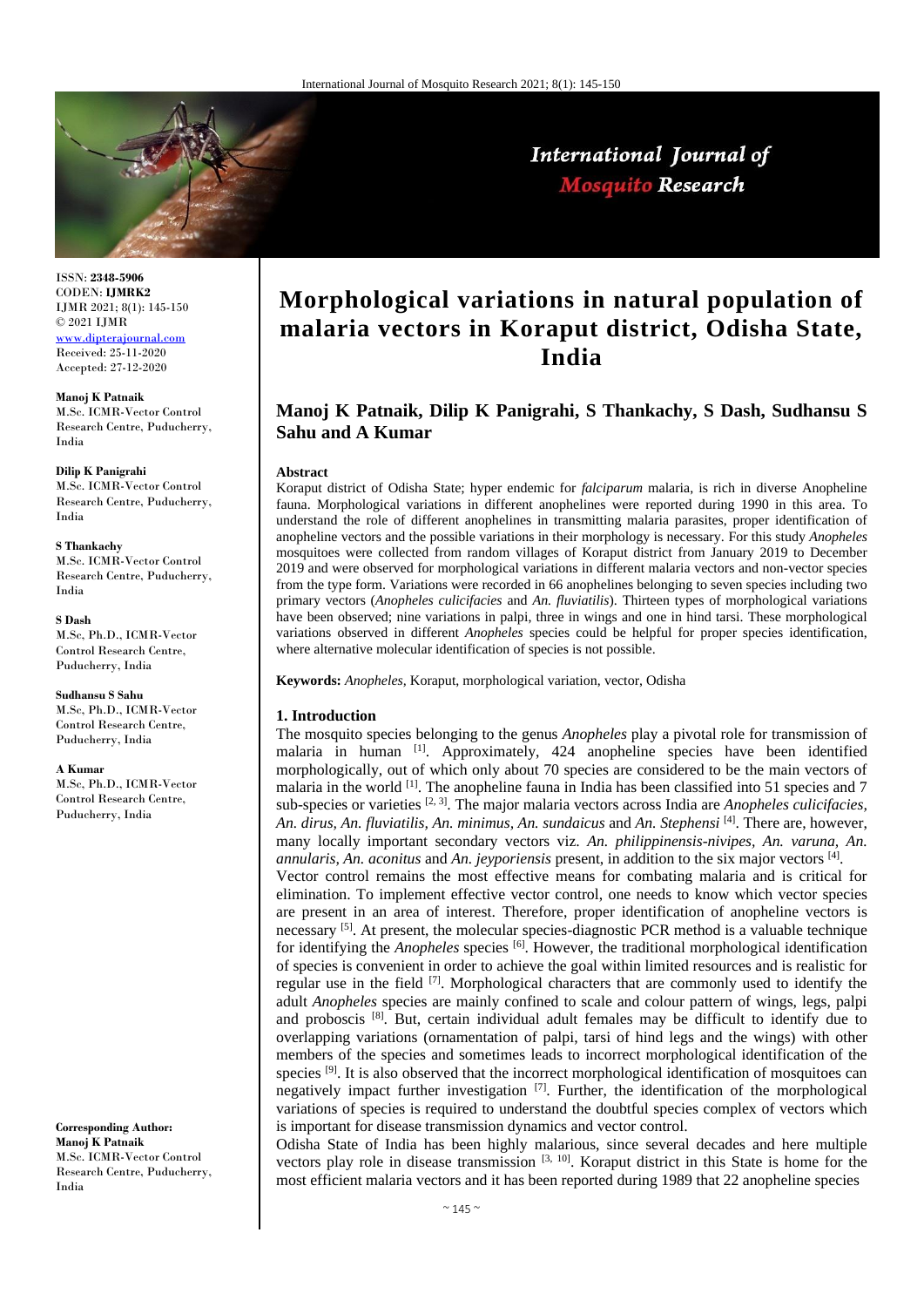with two varieties are present in this area [3]. Later, Rajavel *et al*. in the year 2004 surveyed the Jeypore Hills of Koraput district and identified 28 species of *Anopheles* including two varieties <sup>[11]</sup>. The information on morphological variations of anophelines was generated by Gunasekaran *et al*., in Odisha State during  $1990$  <sup>[12]</sup>. Since then, no study on morphological variations of anophelines has been undertaken in the State. The phenotypic variations in anophelines may be the result of environmental stress and prolonged use of insecticides [12]. During the last three decades, major changes in the vector control interventions has occurred such as introduction of synthetic pyrothroids for indoor residual spraying (IRS) and use of long-lasting insecticidal nets (LLINs) [10]. Several environmental changes i.e., deforestation, changes in temperature, rainfall and humidity have also been observed [13, <sup>14]</sup>. As all these factors could influence mosquito diversity, it is therefore necessary to give special emphasis on mophological variations of anopheline fauna with special reference to malaria vectors. Hence, here an attempt was made to observe the morphological variations of some of the anopheline mosquitoes in Koraput district of Odisha State.

### **2. Materials and methods**

The study was carried out in 27 villages of Koraput district. The factors such as past malaria history, availability of breeding sites, an established agricultural community and feasibility of field operations to collect relevant data were also considered while selecting the study villages. Mosquitoes were collected from January to December 2019. Two methods were used for mosquito collections i.e., light traps in cattle sheds throughout the night and hand catches during early hours (06.00-08.00 h) from human dwellings and the cattle sheds. The collected mosquitoes were brought to the laboratory, anesthetised with chloroform and identified using the taxonomic key of Christophers [8]. The morphological variations (deviated from the type form) of different malaria vectors and non-vector species such as ornamentation of palpi, wing, tarsi of hind leg were observed under binocular compound microscope and the images were captured. The morphologically variant specimens were preserved in the air tight glass vials with creosote for future reference. All the glass vials were secured in a fumigated insect box. The data on locality, source, species name and variations were recorded.

### **3. Results and Discussion**

A total of 2543 anophelines comprising 18 species were collected. This included *An. fluviatilis* and *An. culicifacies,*  the recognized primary vectors of malaria and *An. aconitus, An. annularis, An. jeyporiensis, An. maculatus* and *An. varuna*, the known malaria vectors of secondary importance in India. The most abundant mosquito species was *An. jeyporiensis* (33.5%) followed by *An. nigerrimus* (14.1%), *An. splendidus* (10.7%), *An. maculatus* (7.6%), *An. jamesi* (7.1%), *An. tessellatus* (6.0%), *An. culicifacies* (3.0%) and *An. fluviatilis* (2.1%). Among the 2543 mosquitoes examined, variations were recorded in 66 anophelines belonging to two primary vector species (*An. culicifacies* and *An. fluviatilis*), three secondary vectors (*An. jeyporiensis, An. annularis, An. aconitus*) and two non-vectors (*An. splendidus* and *An. jamesi*). In total, 13 types of morphological variations have been recorded; nine variations in palpi, three in wings and one in hind tarsi. The details of the type form characteristics and the morphological variations of the respective species are given in Table 1.

The morphological variations were observed more in *An. jeyporiensis* (n=34) followed by *An. annularis* (n=10), *An. splendidus* (n=8), *An. jamesi* (n=3), *An. culicifacies* (n=4), *An. fluviatilis* (n=5), and *An. aconitus* (n=2) (Table 1). In 3 specimens of *An. fluviatilis,* third vein of wing was black and in 2 specimens, a patch of black scales was present in the apical pale band of the palpi (Fig.1). In *An. culicifacies,* a small black band on apical band of the palpi was recorded in 4 specimens (Fig. 2). In *An. jeyporiensisis,* the variations observed were un-interrupted wing costa (n=18), palpi having apical pale band with a patch of extra dark scale  $(n=12)$ , unequal palpal length  $(n=3)$  and apical pale band of palpi abnormally bigger than the type form (n=1) (Fig. 3). During the survey, *An. annularis var. nagpori* (with an extra dark band in the apical segment of the palpi) and *An. annularis var. adiei* (with an extra dark band on the hind tarsi) were collected. The presence of *An. annularis* varieties *nagpori* and *adiei* were earlier found in inlands of Odisha State <sup>[15, 16]</sup>. In addition, melanic variations present in both *nagpori* and *adiei*  were also found together in one specimen of *An. annularis*, a feature which was also recorded earlier during 1989 in Koraput district  $[12]$ . Further, in the current survey, another variation in the wing was, veins of  $2<sup>nd</sup>$ ,  $3<sup>rd</sup>$ ,  $4<sup>th</sup>$  &  $5<sup>th</sup>$  were covered extensively with black scales in a few specimens of *An. annularis* (Fig. 4), which was not recorded earlier. In two specimens of *An. aconitus*, the intervening dark band between apical and subapical pale band of the palpi was absent (Fig. 5). In case of *An. splendidus*, the variations were noticed in the palpi; the banding pattern of the palpi was found to be irregular (Fig. 6). Out of two variant specimens of *An. jamesi*, the length of two palpi was unequal in one specimen and in other specimen, extra dark scales were present in the apical pale band of the palpi (Fig. 7).

There are some reports wherein vectors have been misidentified owing to the overlapping morphological characteristics in the closely related species [9, 17, 18, 19]. Only a few reports are available on morphological variation in Indian anophelines [12] . *An. culicifacies* and *An. fluviatilis* are the two potential malaria vectors in the study area  $[10, 13]$ . Morphological variations in these two vector species observed in the current study assumes significance as they may confuse a researcher with regard to the identification of the specimen. Some of these variations were earlier recorded by Gunasekaran *et al.*, in 1990<sup>[12]</sup>. However, in the current study, the variation observed in the palpi of *An. culicifacies* was a new finding.

*An. jeyporiensis* is a predominant mosquito species in Jeypore hills and it served as a local vector during the pre-DDT era [20, <sup>21]</sup>. Morphologically, it is a well differentiated species although having some characters similar to *An. fluviatilis*. It can be differentiated from *An. fluviatilis* by the presence of double interrupted costa. But, in the current study, many specimens of *An. jeyporiensis* had uninterrupted costa similar to *An. fluviatilis.* These specimens were carefully examined for other key characters of *An. jeyporiensis* for confirmation. Being aware of this variation, would prevent from misidentification of this species as *An. fluviatilis*.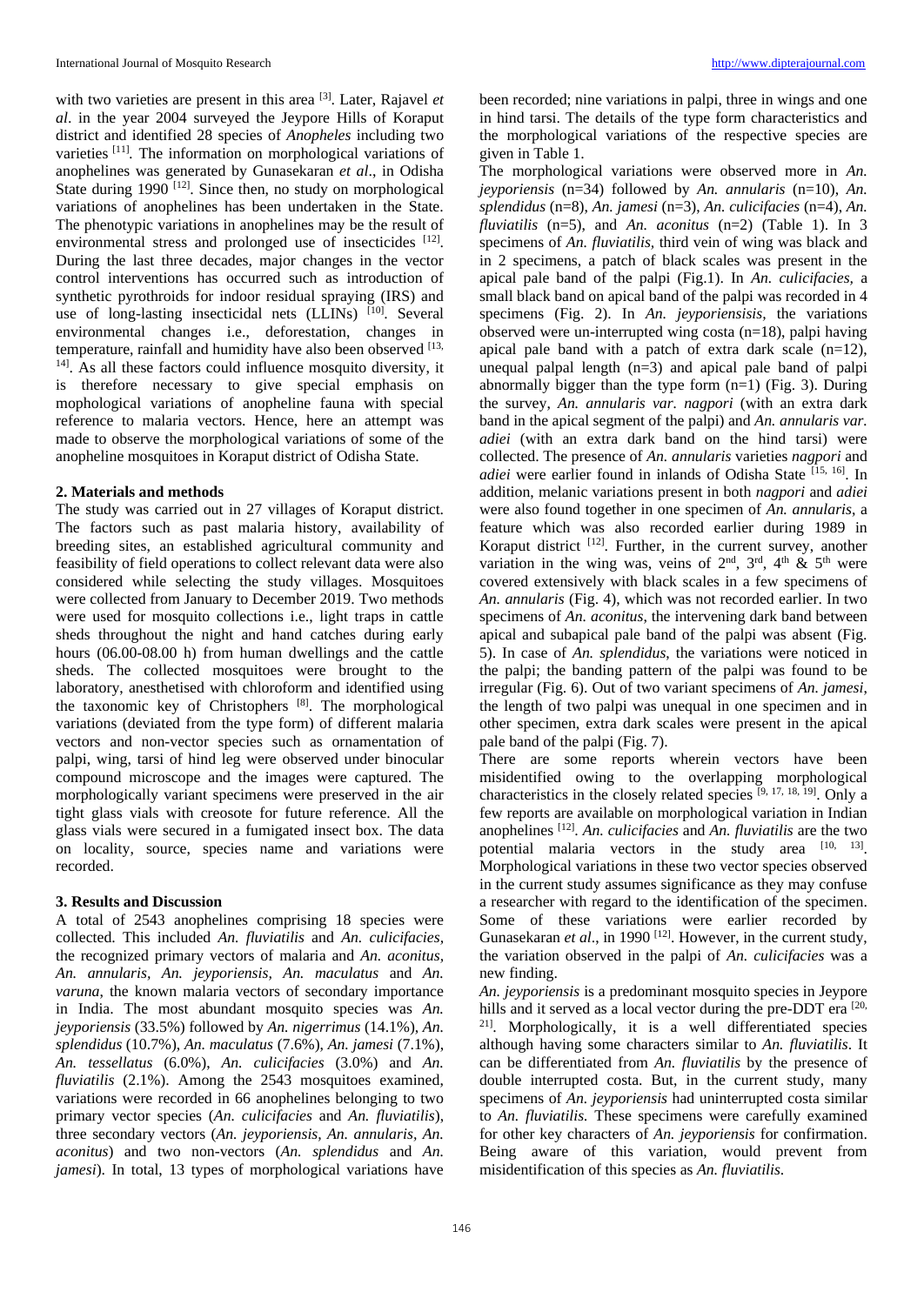## **Table 1:** Morphological variations in different Anophelines collected from Koraput district

| Sl. no.                     | <b>Species</b>                                    | No. of<br>specimens<br>collected | <b>Variation</b><br>in body<br>part | Description of variation from the<br>type form                                                                                                                                                  | Type form characteristics described by<br>Christophers, 19338                                                                                                                                                                                                                                                                                                                                                    |
|-----------------------------|---------------------------------------------------|----------------------------------|-------------------------------------|-------------------------------------------------------------------------------------------------------------------------------------------------------------------------------------------------|------------------------------------------------------------------------------------------------------------------------------------------------------------------------------------------------------------------------------------------------------------------------------------------------------------------------------------------------------------------------------------------------------------------|
| $\mathbf{1}$                | An. fluviatilis<br>James                          | 2                                | Palpi                               | Apical pale band with a patch of<br>black scales on tip of the palpi                                                                                                                            | Palpi: Apical and subapical pale bands<br>intervening by a dark band which is usually<br>4-5 times bigger than subapical pale band.<br>Wing: Uninterrupted costa; third vein<br>extensively pale, Fringe spot absent in 6 <sup>th</sup><br>vein<br>Leg: Femora, tibia and tarsi uniformly dark                                                                                                                   |
| $\overline{2}$              | An. fluviatilis<br>James                          | 3                                | Wing                                | Third vein completely dark.                                                                                                                                                                     |                                                                                                                                                                                                                                                                                                                                                                                                                  |
| $\ensuremath{\mathfrak{Z}}$ | An. culicifacies<br>Giles                         | 4                                | Palpi                               | Apical pale band with a small dark<br>band on tip of the palpi                                                                                                                                  | Palpi: Apical and subapical pale bands<br>intervening by a dark band usually 4-5 times<br>bigger than apical pale band.<br>Wing: Base of costa with one interruption; 3rd<br>vein completely dark; fringe spot usually at<br>veins $4.2$ and $5.1$                                                                                                                                                               |
| $\overline{4}$              | An. jeyporiensis<br>James                         | 3                                | Palpi                               | One of the palpi (left side) shorter in<br>length                                                                                                                                               |                                                                                                                                                                                                                                                                                                                                                                                                                  |
| 5                           | An. jeyporiensis<br>James                         | 1                                | Palpi                               | One of the palpi (left side) shorter in<br>length and a patch of dark scales in<br>the longer palpi                                                                                             | Palpi: Apical and subapical pale bands<br>intervening by a dark band which is usually<br>4-5 times bigger than subapical pale band and<br>as long as or slightly longer than apical pale<br>band.<br>Wing: Base of costa having two interruptions,<br>Fringe spot present in all veins, 3rd vein is<br>pale with dark band in base and apex.<br>Leg: Uniformly dark with femora, tibia and<br>hind tarsi banded. |
| 6                           | An. jeyporiensis<br>James                         | 5                                | Palpi                               | Apical pale band with a patch of<br>dark scale on tip of the palpi                                                                                                                              |                                                                                                                                                                                                                                                                                                                                                                                                                  |
| 7                           | An. jeyporiensis<br>James                         | 1                                | Palpi                               | Apical pale band abnormally bigger<br>than the type form                                                                                                                                        |                                                                                                                                                                                                                                                                                                                                                                                                                  |
| 8                           | An. jeyporiensis<br>James                         | 2                                | Palpi,<br>Wing                      | One of the palpi (left side) shorter in<br>length, Base of costa uninterrupted                                                                                                                  |                                                                                                                                                                                                                                                                                                                                                                                                                  |
| 9                           | An. jeyporiensis<br>James                         | 6                                | Palpi,<br>Wing                      | Apical pale band with a patch of<br>dark scales on tip of the palpi and<br>base of costa uninterrupted                                                                                          |                                                                                                                                                                                                                                                                                                                                                                                                                  |
| 10                          | An. jeyporiensis<br>James                         | 16                               | Wing                                | Base of costa uninterrupted                                                                                                                                                                     |                                                                                                                                                                                                                                                                                                                                                                                                                  |
| 11                          | An. annularis<br>(nagpori) Van<br>der Wulp        | 4                                | Palpi                               | Apical pale band with an extra<br>narrow dark band in the middle of<br>the palpi (var. nagpori)                                                                                                 |                                                                                                                                                                                                                                                                                                                                                                                                                  |
| 12                          | An. annularis<br>Van der Wulp                     | 3                                | Wing                                | $2nd$ , $3rd$ , $4th$ , $\&$ 5 <sup>th</sup> veins extensively<br>covered with dark scales                                                                                                      | Palpi: Apical band is usually broad and pale                                                                                                                                                                                                                                                                                                                                                                     |
| 13                          | An. annularis<br>(adiei) Van der<br>Wulp          | 2                                | Leg                                 | Hind tarsi with an extra black band<br>present basally in 3rd tarsal segment<br>(var. <i>adiei</i> )                                                                                            | Wing: Base of costa mainly dark. Usually<br>with patches of pale scales in veins 2-6.<br>Leg: Hind tarsi 3, 4, 5 segments completely<br>white and $2nd$ segment $1/8th$ of its length<br>apically white                                                                                                                                                                                                          |
| 14                          | An. annularis<br>( <i>adiei</i> ) Van der<br>Wulp | $\mathbf{1}$                     | Palpi, Leg                          | Apical pale band with an extra<br>narrow dark band in the middle (var.<br>nagpori).<br>Hind tarsi with an extra black band<br>present basally in 3 <sup>rd</sup> tarsal segment<br>(var. adiei) |                                                                                                                                                                                                                                                                                                                                                                                                                  |
| 15                          | An. aconitus                                      | 2                                | Palpi                               | Apical and subapical intervening<br>dark band absent in the palpi                                                                                                                               | Palpi: A narrow intervening dark band<br>between apical and subapical pale bands<br>Wing: Base of costa uninterrupted.<br>Fringe spot present in all veins.                                                                                                                                                                                                                                                      |
| 16                          | An. splendidus<br>Koidzumi                        | $\mathbf{1}$                     | Palpi                               | Subapical pale band extended<br>towards the base                                                                                                                                                |                                                                                                                                                                                                                                                                                                                                                                                                                  |
| 17                          | An. splendidus<br>Koidzumi                        | 1                                | Palpi                               | Tip of the palpi with dark scales                                                                                                                                                               | Palpi: A narrow intervening dark band<br>between apical and subapical pale bands.<br>White spots on segment 3 of palpi<br>Leg: Femora and tibia with pale spots.                                                                                                                                                                                                                                                 |
| 18                          | An. splendidus<br>Koidzumi                        | 2                                | Palpi                               | In palpi, intervening dark band<br>between apical and subapical band<br>is broader                                                                                                              |                                                                                                                                                                                                                                                                                                                                                                                                                  |
| 19                          | An. splendidus<br>Koidzumi                        | 4                                | Palpi                               | Intervening dark band between<br>apical and subapical bands is<br>broader and the subapical pale band<br>is shorter                                                                             |                                                                                                                                                                                                                                                                                                                                                                                                                  |
| 20                          | An. jamesi<br>Theobald                            | 2                                | Palpi                               | An extra black band in the middle of<br>the apical pale band of the palpi                                                                                                                       | Palpi: Apical pale band is broad followed by<br>a dark band of equal length.                                                                                                                                                                                                                                                                                                                                     |
| 21                          | An. jamesi<br>Theobald                            | 1                                | Palpi                               | One of the palpi (left side) shorter in<br>length                                                                                                                                               | Wing: 5 <sup>th</sup> vein extensively pale. Fringe spot<br>present in all veins.<br>Leg: Femora and tibia with pale spots                                                                                                                                                                                                                                                                                       |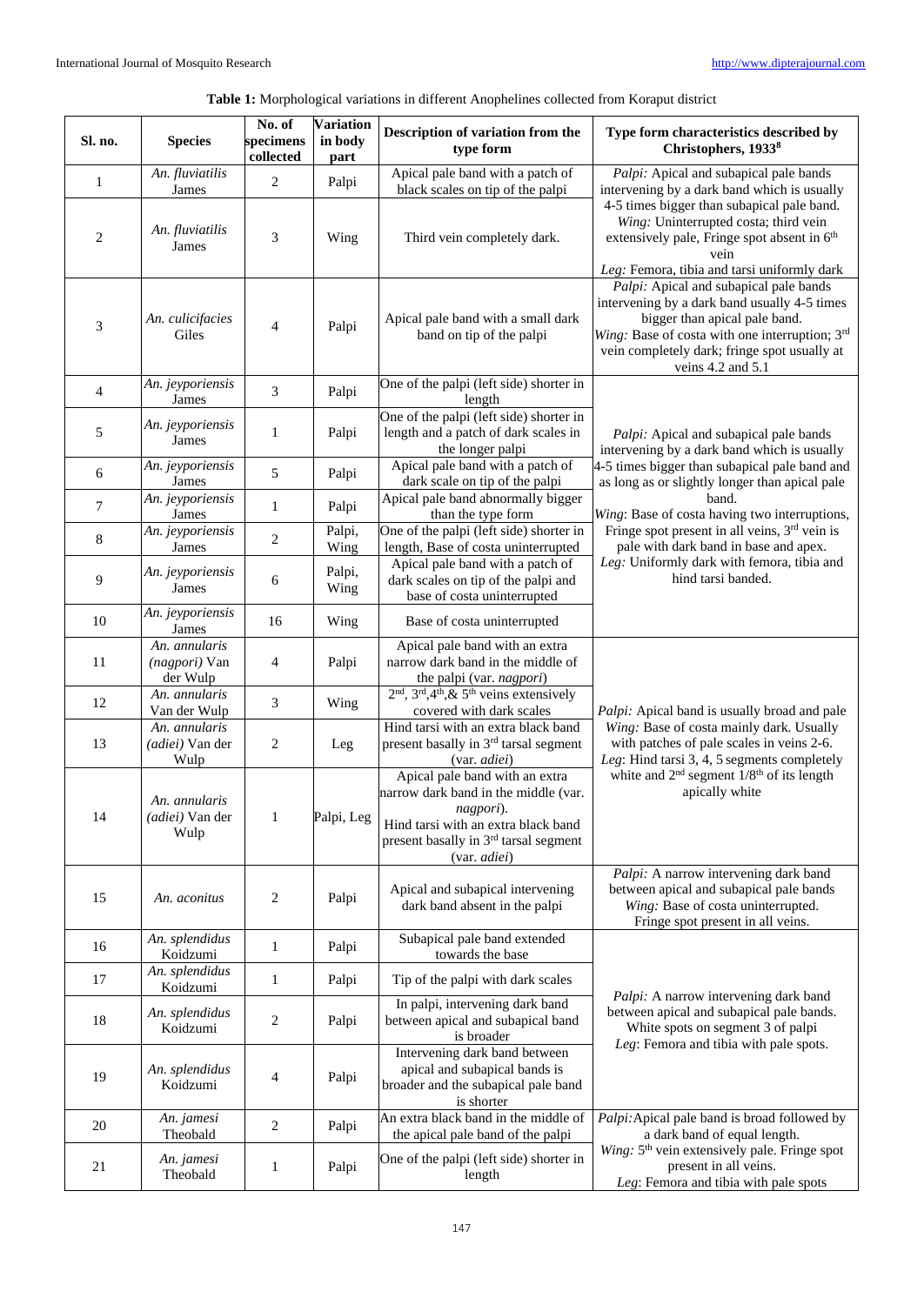

**Fig 1:** Morphological variation observed in *An. fluviatilis* (a) apical pale band with a patch of black scales on tip of the palpi (b) third vein completely dark



**Fig 2:** Apical pale band with a small dark band on tip of the palpi in *An. culicifacies*



**Fig 3:** Morphological variation observed in *An. jeyporiensis* (a) base of costa uninterrupted (b) one palpi (left side) shorter in length with an extra patch of dark scales on tip of the palpi (c) apical pale band bigger (d) one palpi (left side) shorter in length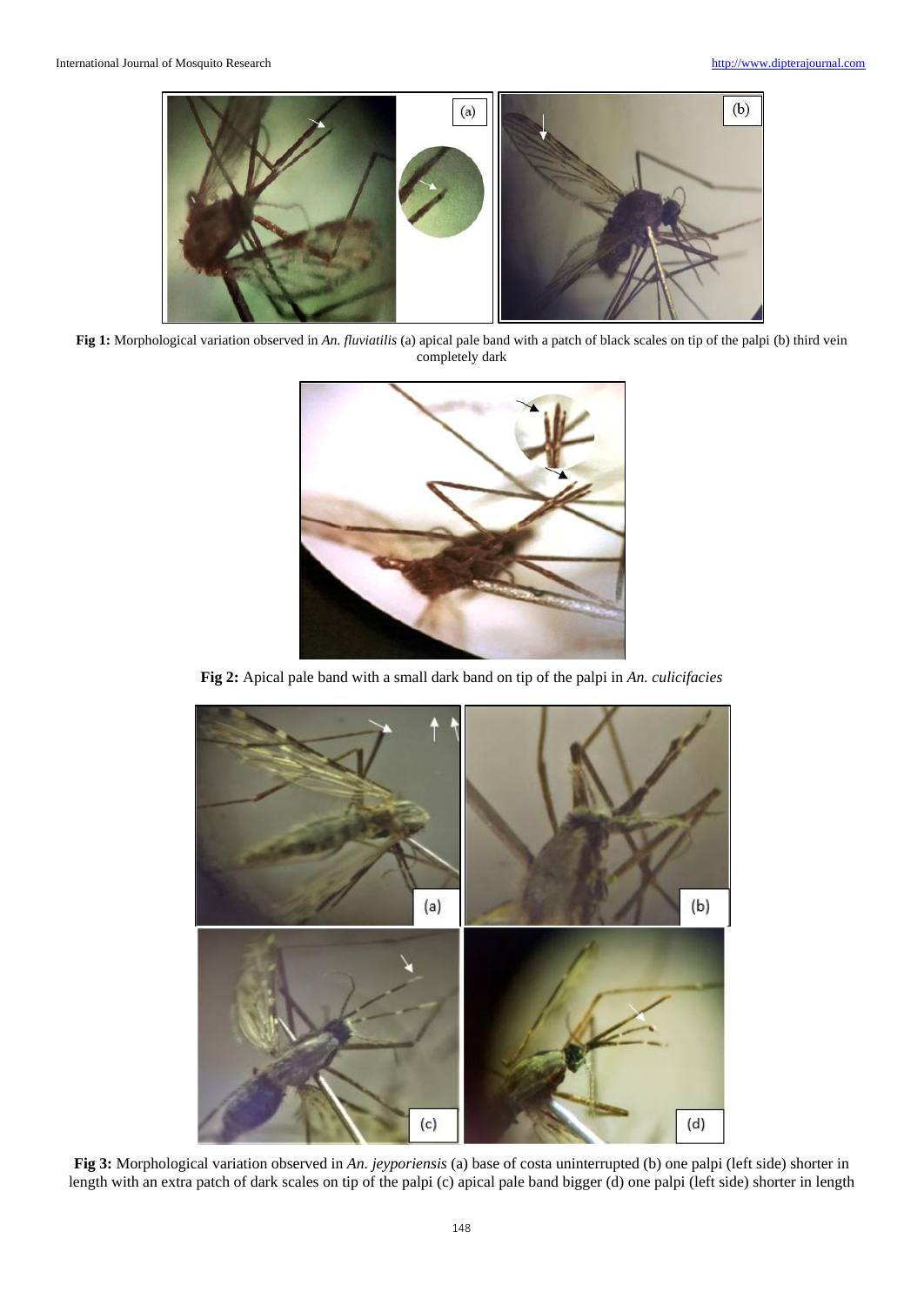

**Fig 4:** Morphological variation observed in *An. annularis* (a) hind tarsi with an extra black band present in 3rd tarsal segment of *An. annularis*  (var. *adiei*) (b) apical pale band with an extra narrow dark band in the middle of the palpi of *An. annularis* (var.*nagpori*) (c) 2nd, 3rd, 4th & 5th vein extensively covered with dark scales



**Fig 5:** Apical and subapical intervening dark band absent in the palpi of *An. Aconitus*



**Fig 6:** Morphological variation observed in *An. splendidus* (a) subapical pale band extended towards the base (b) tip of the palpi with dark scales (c) In palpi, intervening dark band between apical and subapical bands is broader (d) palpal white and black banding pattern is irregular